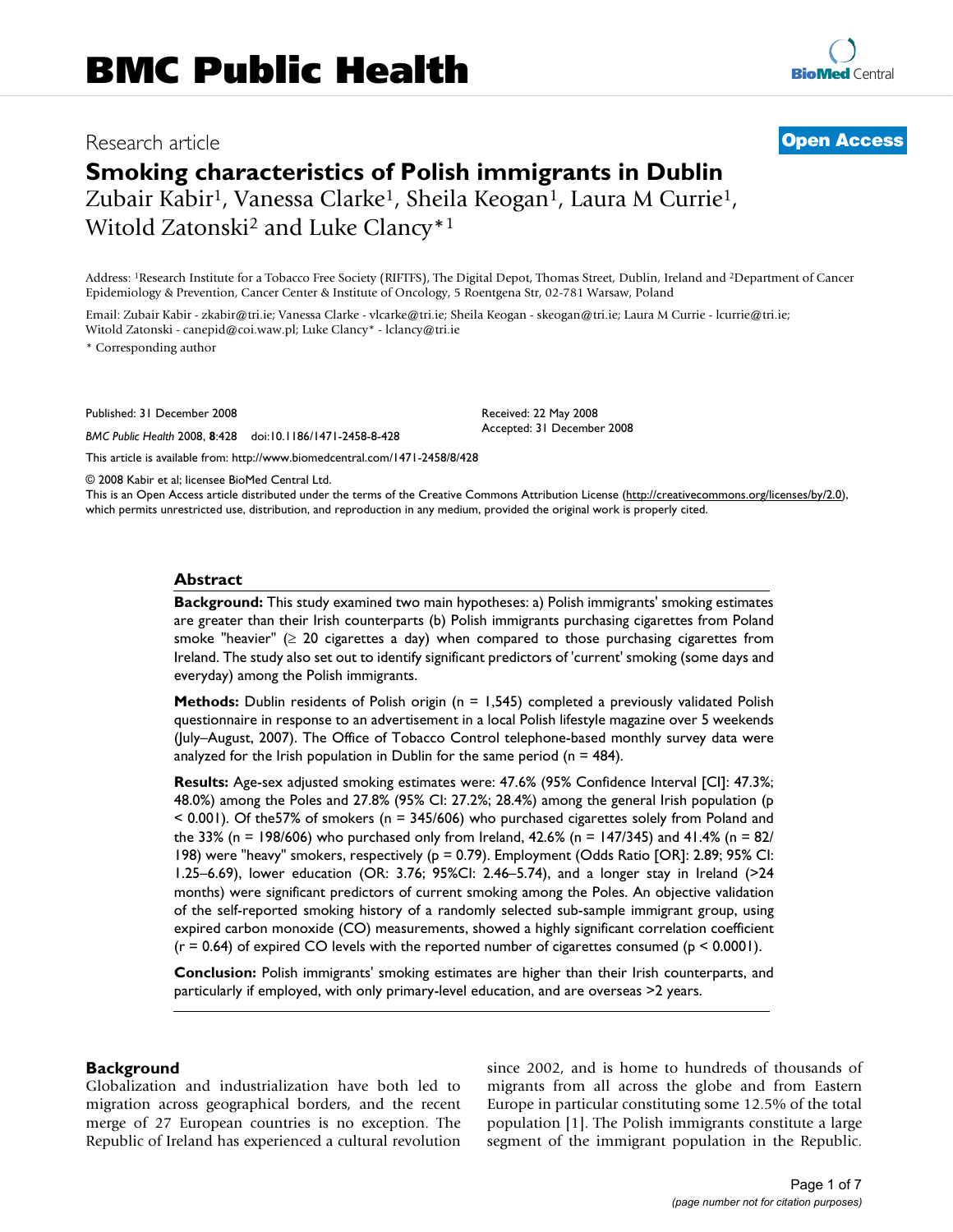Official statistics of 2006 report just over 63,000 Polish immigrants in Ireland but the unofficial figure is much higher and may be 200,000 [1].

Over thirty-five percent [35.3%] overall adult smoking prevalence was reported in Poland in 2004 [2]. A recent report in Ireland reported an overall 29% adult (≥ 18 years of age) smoking prevalence in 2007 [3]. Evidence suggests that new environments influence a change in social behavior and apparently it takes at least 4/5 years before acculturation occurs among recent immigrants [4,5]. There is limited evidence to date characterizing the profile of smoking behavioral patterns in an immigrant population.

Poland is an EU member and its citizens can now enter Ireland freely after the 2002 enlargement. Therefore, the Polish immigrants studied are mainly recent immigrants. The change in economic circumstances and increased disposable income are likely to influence smoking patterns. Also the ease with which immigrants may travel between Poland where cigarettes are cheap and Ireland where cigarettes are dear probably influences cigarette consumption. In the context of such a background, we examined the following two hypotheses:

1) Polish immigrants' smoking estimates are greater than their Irish counterparts

2) Polish immigrants purchasing cigarettes from Poland smoke "heavier" ( $\geq$  20 cigarettes a day) when compared to those purchasing cigarettes from Ireland.

# **Methods**

*Study setting* Dublin City Centre, Ireland

#### *Study population*

An advertisement in a local Polish lifestyle magazine SOFA was posted in the first quarter of 2007. Also 10 Polish interviewers were recruited, trained and posted, wearing red T-shirts, at a busy intersection of the Dublin city area [where numerous Polish shops are located] over a period of 5 weekends from July 7th to August 4th in 2007. A supervisory research team from RIFTFS also visited the study site on a regular basis. Finally, 1,545 Polish immigrants completed the questionnaire in Polish over the 5 week study period.

#### *Inclusion criteria*

The Polish interviewers recruited the study participants who answered "yes" to the following two questions:

a) Are you Polish by birth and live in Ireland?

b) Are you interested in taking part in a lifestyle survey?

#### *Data collection*

The immigrants completed an interviewer-administered, 20-item questionnaire in Polish. The original Polish questionnaire was translated into English, modified, backtranslated into Polish and approved by a Polish research team before use. All smoking-related information was collected, in addition to demographic and socio-economic characteristics. Additional files 1 and 2 show the Polish and the English questionnaires, respectively. For an objective validation of the quantity of cigarettes consumed, expired CO levels (in parts per million [ppm]) were also measured in a random sub-sample of the Polish survey population using the Micor Medical Micro CO meter (Micor, Kent, UK) [6]. We also asked questions on quit attempts and intentions.

The following smoking-related information was mainly collected (see additional file 1 and additional file 2):

• How often do you currently smoke? [everyday; someday; not at all]

• Have you ever smoked daily for six months at least? If yes, how old were you when you started to smoke daily?

• If you do not currently smoke, how long has it been since you last smoked?

• If you do not currently smoke, what age were you when you quit?

• If currently smoke, how many cigarettes do you usually smoke per day?

• From where do you usually get your cigarettes? [Ireland; Poland; both]

• How much do you usually pay for a pack of 20 cigarettes?

The Irish Office of Tobacco Control (OTC) monitors cigarette smoking prevalence and behaviour nationwide. The data set is compiled from a monthly, quota survey conducted by telephone omnibus. The data consists of a collection of 1,000 responses per month from the Irish population over 15 years of age [7]. However, for the present study OTC data on individuals residing in Dublin alone during July and August 2007 were analyzed. This numbered 484 individuals. Such a procedure was adopted to comply with the internal consistency of the Polish survey, which was conducted in Dublin between July and August 2007. We present unweighted OTC data, which are almost similar to the weighted sample. Although OTC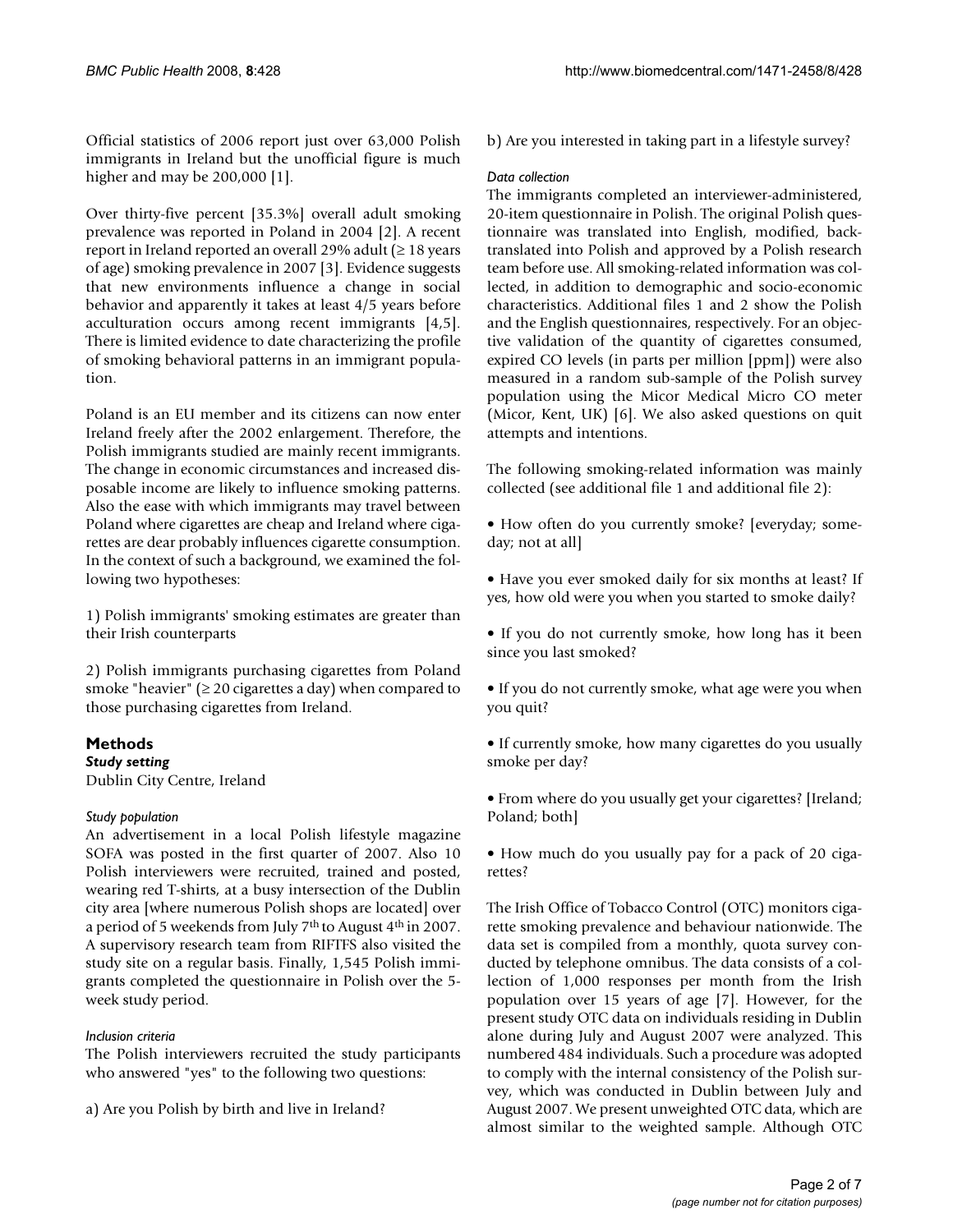questions were not identical to the Polish survey and the methodology was also different for these two surveys, the current smoking prevalence estimates were based on almost similar set of questions ("How often do you currently smoke: everyday; someday; not at all?" in the Polish survey, and "Do you smoke one or more cigarettes per week?" for the OTC survey). Details of the OTC survey can be accessed at the OTC website [http://www.otc.ie/](http://www.otc.ie/research.asp#anchor2) [research.asp#anchor2](http://www.otc.ie/research.asp#anchor2).

#### *Statistical analyses*

#### *a) For smoking prevalence*

Both "some days" and "everyday" smokers were included to estimate "current" smoking prevalence among the Polish immigrants as is done also in the OTC survey. Only those with complete information on smoking status were included for the smoking prevalence estimates  $(n =$ 1,375). The estimates are age-standardized to the general Polish age structure in Ireland for the census year 2006, using Rothman's EpiSheet [8]. Also, the OTC data are agestandardized to the general Irish age-structure for the census year 2006. However, modeled smoking prevalence rates were computed using Proc Logistic procedure of SAS (version 9.1) for both the survey population, to allow comparison and simultaneously adjust for age and sex [9]. Because of the modeled adjusted smoking prevalence estimates were almost similar to the age-standardized smoking estimates, only the modeled adjusted smoking estimates are presented (in table 1). The mean differences in smoking prevalence estimates between the two populations were also compared, using Proc ttest procedure in SAS software [9]. 95% confidence intervals (CI) for all smoking categories were computed.

#### *b) Bivariable and Multivariable Logistic Regression analyses*

Bivariable analyses (categorical) were performed to predict the co-variates contributing to current smoking among the Polish immigrants versus those "not" currently smoking (this includes both never and former smokers). Tests of significance were assessed using Pearson  $\chi^2$  tests. To identify significant predictors of current smoking, backward elimination method of multivariable logistic regression modeling was performed, using SAS statistical software.

Finally, multivariable logistic regression analyses were performed to test the null hypothesis that there were no significant differences between purchase of cigarettes from Poland and heavy smoking. A "heavy" smoker was defined as an individual smoking  $\geq$  20 cigarette a day. Adjusted "heavy" smoking prevalence rates for the two categories [those purchasing cigarettes solely from Poland and those solely from Ireland] examined were estimated and tested for any significant differences [9].

#### *c) Objective validation of the quantity of cigarettes consumed*

Expired CO levels (ppm) were measured in a random subsample of 142 of the surveyed Polish population. However, information on the quantity of cigarettes smoked was available only for 90 individuals of those sampled for breath CO level measurements. Pearson correlation coefficient tests and inter-quartile range (IQR) of CO/ppm of the 90 individuals were assessed for objective validation, similar to a recent report [6].

#### **Results**

A total of 1,545 Polish immigrants were surveyed in Dublin. Among the population surveyed  $(n = 1.545)$ , 905 (58.6%) were males, 547 (35.4%) were females, and the remaining 93 (6%) had no information on gender. More than 70% of the survey population was between 20 and 40 years of age.

Table 1 shows that the modeled age-sex adjusted smoking prevalence estimates among these two surveyed population are almost similar to the age- standardized rates

**Table 1: Adjusted smoking prevalence estimates (%) in the Polish immigrants (Pole survey) and in the general Irish population in Dublin (OTC survey), July–August 2007**

|                            | <b>POLE Survey (n = 1,375)</b> $%$ | OTC Survey ( $n = 484$ ) % | 't' test (mean difference) |  |
|----------------------------|------------------------------------|----------------------------|----------------------------|--|
|                            | (95% CI)                           | (95% CI)                   |                            |  |
| Overall (age-sex adjusted) | 47.6 (47.3; 48.0)                  | 27.8 (27.2; 28.4)          | p < 0.001                  |  |
| Gender (age-adjusted)      |                                    |                            |                            |  |
| <b>Males</b>               | 50.9(50.5; 51.3)                   | 27.4 (26.5; 28.2)          | $p \leq 0.001$             |  |
| Females                    | 39.8 (39.5; 40.2)                  | 28.3 (27.6; 29.0)          | p < 0.001                  |  |
| <19 year olds              |                                    |                            |                            |  |
| Males                      | 20.0(6.0; 66.8)                    | 5.9(0.6; 61.3)             | p < 0.001                  |  |
| Females                    | 8.3(0.9; 77.7)                     | 12.5(2.4; 64.7)            | p < 0.001                  |  |
| 19-40 year olds            |                                    |                            |                            |  |
| <b>Males</b>               | 51.6 (35.6; 74.8)                  | 42.5 (18.1; 99.9)          | $p \leq 0.001$             |  |
| Females                    | 40.6 (20.7; 79.7)                  | 32.4 (15.6; 67.2)          | p < 0.001                  |  |
| >40 year olds              |                                    |                            |                            |  |
| Males                      | 50.0 (41.8; 59.8)                  | $16.4$ (11.0; 24.5)        | $p \leq 0.001$             |  |
| Females                    | 41.1 (29.7; 57.2)                  | 26.9 (19.7; 36.7)          | $p \leq 0.001$             |  |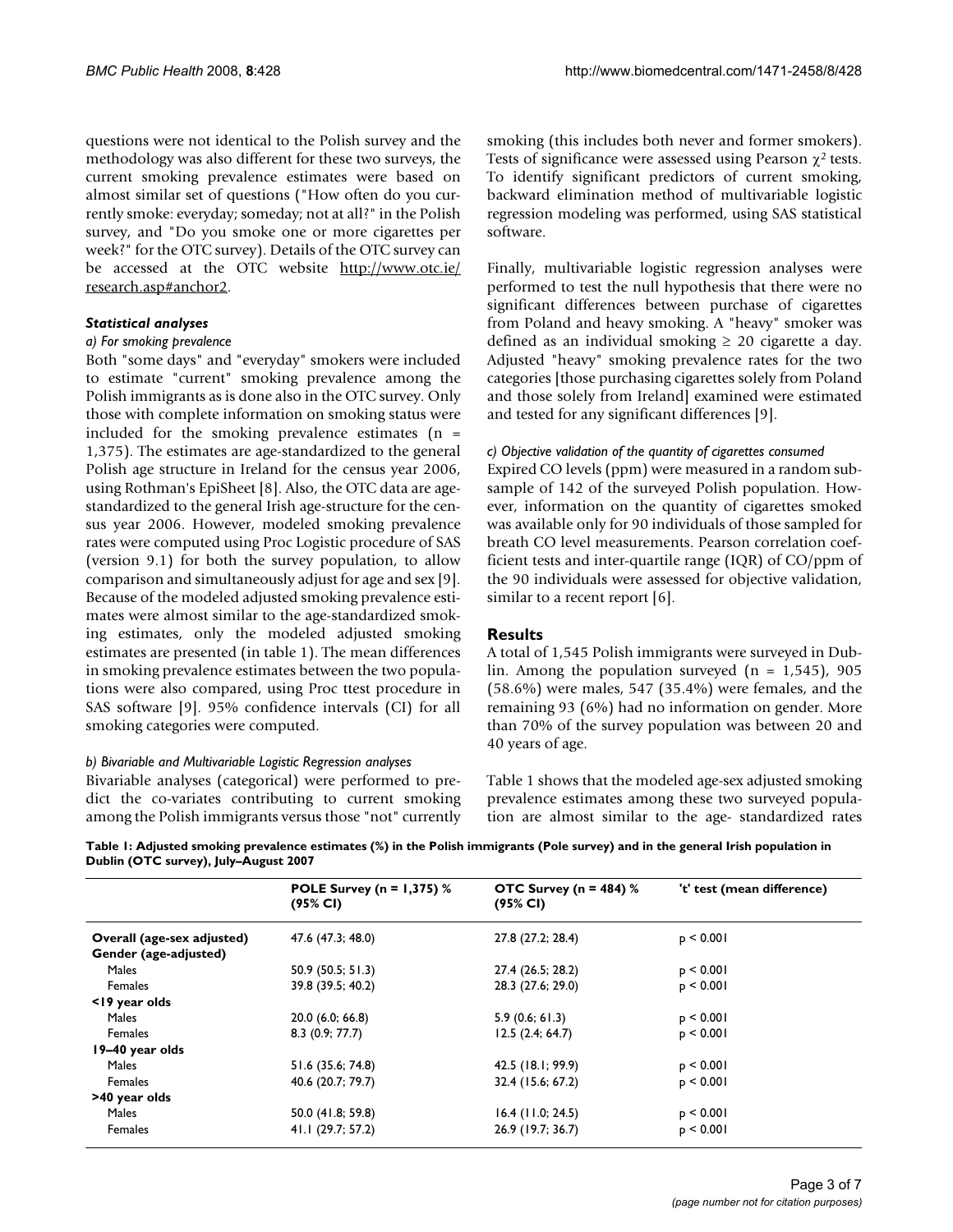(47.6% and 27.8%, respectively). However, Poles have two-fold increased rates compared to the general Irish population smoking rates over the same period ( $p \le$ 0.001); male Poles have significantly higher predicted smoking estimates (50.9%) than females (39.8%) which are significantly higher than their Irish counterparts ( $p <$ 0.001). 19–40 year olds have the highest smoking estimates across both the surveyed population (table 1). Almost 20% of the male Poles aged <19 years smoked, although the confidence intervals were wide (table 1). Irish females aged <19 years smoked significantly greater than their Polish counterparts (12.5% vs. 8.3%), respectively ( $p < 0.001$ ). More than 20% of the Polish smokers surveyed are also heavy smokers compared to less than 10% among the general Irish population surveyed (p < 0.001).

Almost 50% of the current Polish smokers are also contemplating quitting and/or are actively planning to do. Also of interest, a greater proportion of the quitters are in 20–25 years of age, and the majority of the recent quitters (<5 years of abstinence) are females. Only 8% of the smokers in this study population ever sought medical advice on quitting smoking.

Table 2 shows the baseline characteristics of the Polish immigrants ( $n = 1,545$ ). Table 3 shows the bivariable analyses between current smokers and those 'not' currently smoking (this includes both never-smokers and former smokers) across several demographic and socioeconomic characteristics among the Polish immigrants. In general, all the variables studied are statistically significant (p < 0.05). However, on backward elimination method of multivariable logistic regression analyses, only three variables were identified as significant predictors of current smoking status among the Poles: education, occupation and the duration of stay in Ireland (table 4). Those employed were almost thrice as likely to smoke as the unemployed (adjusted OR: 2.89; 95% CI: 1.25–6.69); those with the lowest level of education (adjusted OR: 3.76; 95%CI: 2.46–5.74) are predisposed to smoking; and the shorter the stay in Ireland (<12 months) the less likely to smoke [adjusted OR: 0.61; 95%CI: 0.45–0.83] (table 4).

Of the reported smokers with full information  $(n = 606)$ , 57% (n = 345) purchased cigarettes only from Poland, 33% (n = 198) purchased only from Ireland, and the remaining  $10\%$  (n = 63) purchased from both these countries or from a third country. Of the 345 Polish smokers, who purchased cigarettes solely from Poland, 147 [42.6%] were 'heavy' smokers compared to 41.4% ( $n =$ 82/198) 'heavy' smokers who purchased cigarettes from Ireland only, and this difference was not statistically significant ( $p = 0.79$ ) [table 5]. On further adjustment for all

|        | Table 2: Basic characteristics of the Polish immigrants ( $n =$ |
|--------|-----------------------------------------------------------------|
| 1,545) |                                                                 |

| <b>Variables</b>                 | No    | ℅    |
|----------------------------------|-------|------|
| Gender (n = $1,451$ )            |       |      |
| Male                             | 904   | 62.3 |
| Female                           | 547   | 37.7 |
| Age (n = $1,478$ )               |       |      |
| $<$ 19 years                     | 68    | 4.6  |
| 19-40 years                      | 979   | 66.2 |
| >40 years                        | 43 I  | 29.2 |
| Marital status ( $n = 1,439$ )   |       |      |
| Not single                       | 98 I  | 68.2 |
| Single                           | 458   | 31.8 |
| Education (n = $1,532$ )         |       |      |
| Primary                          | 239   | 15.6 |
| Secondary                        | 878   | 57.3 |
| Graduates/Higher                 | 415   | 27.1 |
| Employment ( $n = 1,423$ )       |       |      |
| Employed                         | 1.237 | 86.9 |
| Unemployed                       | 186   | 13.1 |
| Salary ( $n = 1,313$ )           |       |      |
| <€20,000                         | 339   | 25.8 |
| €20-39,999                       | 875   | 66.7 |
| $>=\epsilon$ 40,000              | 99    | 7.5  |
| Duration of stay ( $n = 1,517$ ) |       |      |
| <1 year                          | 540   | 35.6 |
| $I-2$ years                      | 238   | 15.7 |
| >2 years                         | 739   | 48.7 |
| Year of arrivals ( $n = 1,545$ ) |       |      |
| 2006 and earlier                 | 892   | 57.7 |
| 2007                             | 653   | 42.3 |
| Smoking status ( $n = 1,375$ )   |       |      |
| Never Smokers                    | 576   | 41.9 |
| <b>Former Smokers</b>            | 154   | 11.2 |
| <b>Current Smokers</b>           | 645   | 46.9 |
|                                  |       |      |

the potential confounders, there was no significant difference in the "heavy" smoking prevalence rates between these two categories (table 5). Because of no significant differences observed in these two categories the adjusted odds ratios were not shown in table 5.

Table 6 shows that the inter-quartile range is statistically significant ( $p = 0.001$ ) between expired CO (in ppm) levels and the reported number of cigarettes consumed. A highly significant (p < 0.0001) correlation coefficient of 0.64 between CO (in ppm) and the reported quantity of cigarettes consumed was also observed (table 6).

#### **Discussion**

This is a unique study characterizing the smoking profile of a large immigrant population who moved country as a consequence of the freedom of movement resulting from an enlargement of the EU at a time of unprecedented economic growth in the recipient country, Ireland. Most of the population shift took place over a short period of 2–4 years. It also took place at a time when air travel was very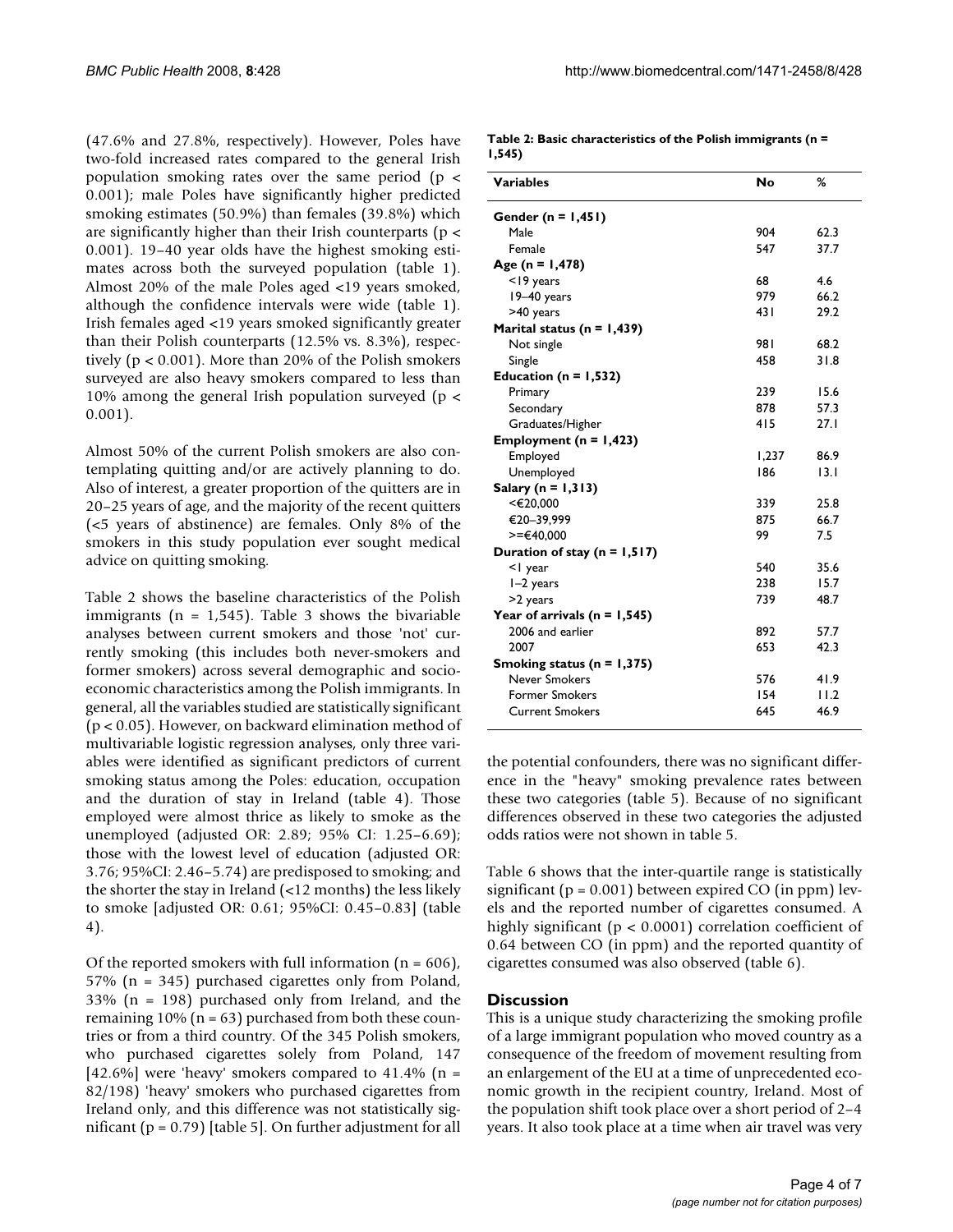| <b>Variables</b>                 | Currently smoking ( $n = 645$ ) |      | Currently not smoking (n = 730) |      | <b>Pearson</b> $\chi^2$ |
|----------------------------------|---------------------------------|------|---------------------------------|------|-------------------------|
|                                  | No                              | ℅    | <b>No</b>                       | %    |                         |
| Gender ( $n = 1,295$ )           |                                 |      |                                 |      | $p = 0.0002$            |
| Male                             | 421                             | 51.4 | 398                             | 48.6 |                         |
| Female                           | 193                             | 40.5 | 283                             | 59.5 |                         |
| Age $(n = 1, 319)$               |                                 |      |                                 |      | $p = 0.007$             |
| $<$ 19 years                     | 9                               | 33.3 | 38                              | 66.7 |                         |
| $19-40$ years                    | 395                             | 45.6 | 472                             | 54.4 |                         |
| >40 years                        | 208                             | 52.7 | 187                             | 47.3 |                         |
| Marital status ( $n = 1,287$ )   |                                 |      |                                 |      | $p = 0.03$              |
| Not single                       | 213                             | 50.8 | 206                             | 49.2 |                         |
| Single                           | 385                             | 44.4 | 483                             | 55.6 |                         |
| Education ( $n = 1,369$ )        |                                 |      |                                 |      | p < 0.0001              |
| Primary                          | 3                               | 59.0 | 91                              | 41.0 |                         |
| Secondary                        | 379                             | 48.8 | 397                             | 51.2 |                         |
| Graduates/Higher                 | 132                             | 35.6 | 239                             | 64.4 |                         |
| Employment ( $n = 1,271$ )       |                                 |      |                                 |      | $p = 0.047$             |
| Employed                         | 541                             | 48.6 | 573                             | 51.4 |                         |
| Unemployed                       | 63                              | 40.1 | 94                              | 59.9 |                         |
| Salary ( $n = 1,178$ )           |                                 |      |                                 |      | $p = 0.03$              |
| <€20,000                         | 119                             | 41.2 | 170                             | 58.2 |                         |
| €20-39,999                       | 401                             | 50.1 | 400                             | 49.9 |                         |
| $>=\epsilon$ 40,000              | 44                              | 50.0 | 44                              | 50.0 |                         |
| Duration of stay ( $n = 1,356$ ) |                                 |      |                                 |      | p < 0.0001              |
| <1 year                          | 83                              | 38.9 | 287                             | 61.1 |                         |
| $I-2$ years                      | 106                             | 48.2 | $ $  4                          | 51.8 |                         |
| >2 years                         | 345                             | 51.8 | 321                             | 48.2 |                         |
| Year of arrivals ( $n = 1,375$ ) |                                 |      |                                 |      | $p = 0.0007$            |
| 2006 and earlier                 | 407                             | 50.8 | 395                             | 49.2 |                         |
| 2007                             | 238                             | 41.5 | 335                             | 58.5 |                         |

**Table 3: Demographic and socio-economic characteristics between currently smoking and currently not smoking Polish immigrants (n = 1,375)**

cheap with the result that it was feasible to commute a 1000 km for the cost of a packet of cigarettes in the host country. Further the number of Polish immigrants was such that it represented 5% of the total Irish population. The finding that Polish immigrants if employed but not educated to a graduate or post-graduate level are more likely to smoke in this situation seems likely to be linked to the easy availability of cheap cigarettes in their native country which they or their friends visited frequently.

Furthermore, such findings may provide additional insights into the economics of tobacco use among an immigrant population. Cigarette prices are very dear in Ireland when compared with cigarette prices in Poland 7.00 vs. 1.45 for a 20 pack, respectively. It is suggested

**Table 4: Significant predictors of current smokers among the Polish community in Dublin (backward elimination logistic regression modeling)**

| <b>Variables</b>        | <b>Adjusted Odds Ratios (AOR)</b> | 95% Confidence Intervals (CI) |                 |
|-------------------------|-----------------------------------|-------------------------------|-----------------|
| <b>Education</b>        |                                   |                               | $p \leq 0.0001$ |
| Graduates/Higher        | Reference                         |                               |                 |
| Secondary               | 2.13                              | $1.56 - 2.91$                 |                 |
| Primary                 | 3.76                              | $2.46 - 5.74$                 |                 |
| <b>Employment</b>       |                                   |                               | $p = 0.01$      |
| Unemployed              | Reference                         |                               |                 |
| Employed                | 2.89                              | $1.25 - 6.69$                 |                 |
| <b>Duration of stay</b> |                                   |                               | $p = 0.002$     |
| >2 years                | Reference                         |                               |                 |
| $I-2$ years             | 0.97                              | $0.68 - 1.38$                 |                 |
| <1 year                 | 0.61                              | $0.45 - 0.83$                 |                 |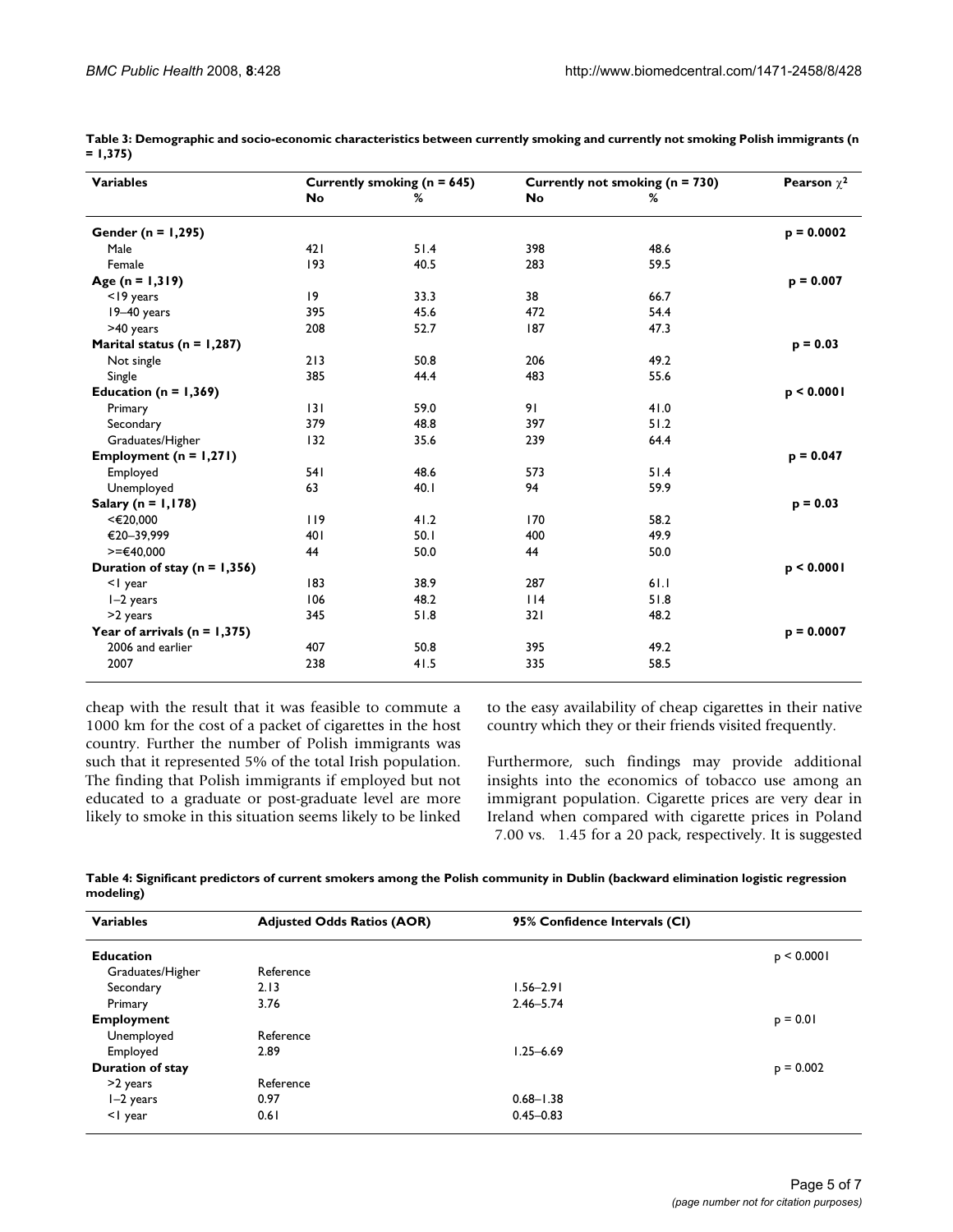| <b>Adjusted Smoking Prevalence</b>                                                                                  |       | Purchase from Ireland Purchase from Poland | 'p' values |  |
|---------------------------------------------------------------------------------------------------------------------|-------|--------------------------------------------|------------|--|
| Unadjusted                                                                                                          | 41.4% | 42.6%                                      | $p = 0.79$ |  |
| Age-sex adjusted                                                                                                    | 42.5% | 42.7%                                      | $p = 0.72$ |  |
| Adjusted for age, sex, Income                                                                                       | 42.9% | 47.8%                                      | $p = 0.17$ |  |
| Adjusted for age, sex, Occupation and income                                                                        | 43.7% | 47.3%                                      | $p = 0.25$ |  |
| Adjusted for age, sex, Occupation, Income and Duration of stay in Ireland                                           | 43.9% | 46.7%                                      | $p = 0.42$ |  |
| Adjusted for age, sex, Occupation, duration of stay, Income and marital status                                      | 42.1% | 46.1%                                      | $p = 0.35$ |  |
| Adjusted for age, sex, Occupation, duration of stay Education, income, Marital<br>status and Smoking age initiation | 43.4% | 45.5%                                      | $p = 0.52$ |  |

**Table 5: Adjusted heavy smoking prevalence estimates among the Polish immigrant smokers by country of purchase of cigarettes (n = 607)**

that this "bargain" effect may be a potent inducement to smoke in the less well-educated relatively well-paid new immigrants. This study also showed that current smoking rates are almost two-fold higher among the Polish immigrants when compared to their Irish counterparts. Onefifth of the Polish smokers are also heavy smokers. Nevertheless, this study failed to show a statistical significant association of purchasing cigarettes from Poland and being a heavy smoker when compared to purchasing cigarettes solely from Ireland.

This study also showed that those Poles who arrived less than a year in Ireland were less likely to smoke. Such an observation might suggest the complex interaction between acculturation and health behavioral patterns of recent and past immigrants [4,5]. A very high smoking rate among the most productive age-groups (19–40 years) across both the population groups surveyed is a matter of concern for long-term productivity loss related to sustained tobacco use. The age-sex adjusted 47.6% overall smoking prevalence among the Polish immigrants is also substantially higher than the reported 35.3% overall adult smoking prevalence in Poland in 2004 [3,10]. We confirmed as in other studies that educational level attained was inversely related to smoking Employment status and salary being directly related to smoking is the opposite to what is seen in the Irish in Ireland and in the Poles in Poland where the less well-educated and economically handicapped are more likely to smoke [2,3].

#### *Study limitations and strengths*

Because of the "selected" nature of the recruitment procedure, generalization of the study findings is less likely. However, the objective validation of smoking history, using expired CO measurements strengthens the selfreported smoking history. In addition, former  $(\sim 10\%$  of the survey population) were excluded for the estimation of adjusted current smoking prevalence rates, thereby, not further diluting the estimates.

#### *Public-health policy implications*

The fact that the majority of the Polish immigrants in this study are educated and employed and have high income and yet have very high smoking rates signals that the determinants of smoking in immigrants may be different from the general population. The sudden and marked change in economic circumstances and increased disposable income seem to be stronger influences than education alone. Also, the ease and low cost with which immigrants may travel between Poland where cigarettes are cheap and Ireland where cigarettes are dear probably influences cigarette consumption. The need for smoking cessation services which take these findings into consideration is clear and probably also needs to address the cultural and gender aspects of smoking in an immigrant population. The fact that only 8% seek medical advice despite 50% wanting to quit suggest that the current cessation services available need to be adapted to address the special circumstances uncovered in this study.

#### **Conclusion**

In conclusion, the study findings are unique despite methodological limitations, conducted in a real-life situation, and provide useful insights into the smoking behavior of an immigrant population, and this is particularly important in the context of the Irish Government's commitment

**Table 6: Two different validation methods of smoking history by measuring carbon monoxide (CO)/ppm in the breath of randomly selected Polish immigrants (n = 90)**

| I) Inter-quartile Range of CO/ppm | <b>Heavy smokers</b> |      | <b>Light smokers</b> |      | $p = 0.001$ |
|-----------------------------------|----------------------|------|----------------------|------|-------------|
|                                   | No                   | %    | No                   | %    |             |
| $2 - 9$                           |                      | 8.8  | 20                   | 35.7 |             |
| $10 - 22$                         | 12                   | 35.3 | 24                   | 42.9 |             |
| $23 - 63$                         | ۱9                   | 55.9 | l 4                  | 21.4 |             |

**2) Correlation between CO levels in ppm and the number of cigarettes smoked**